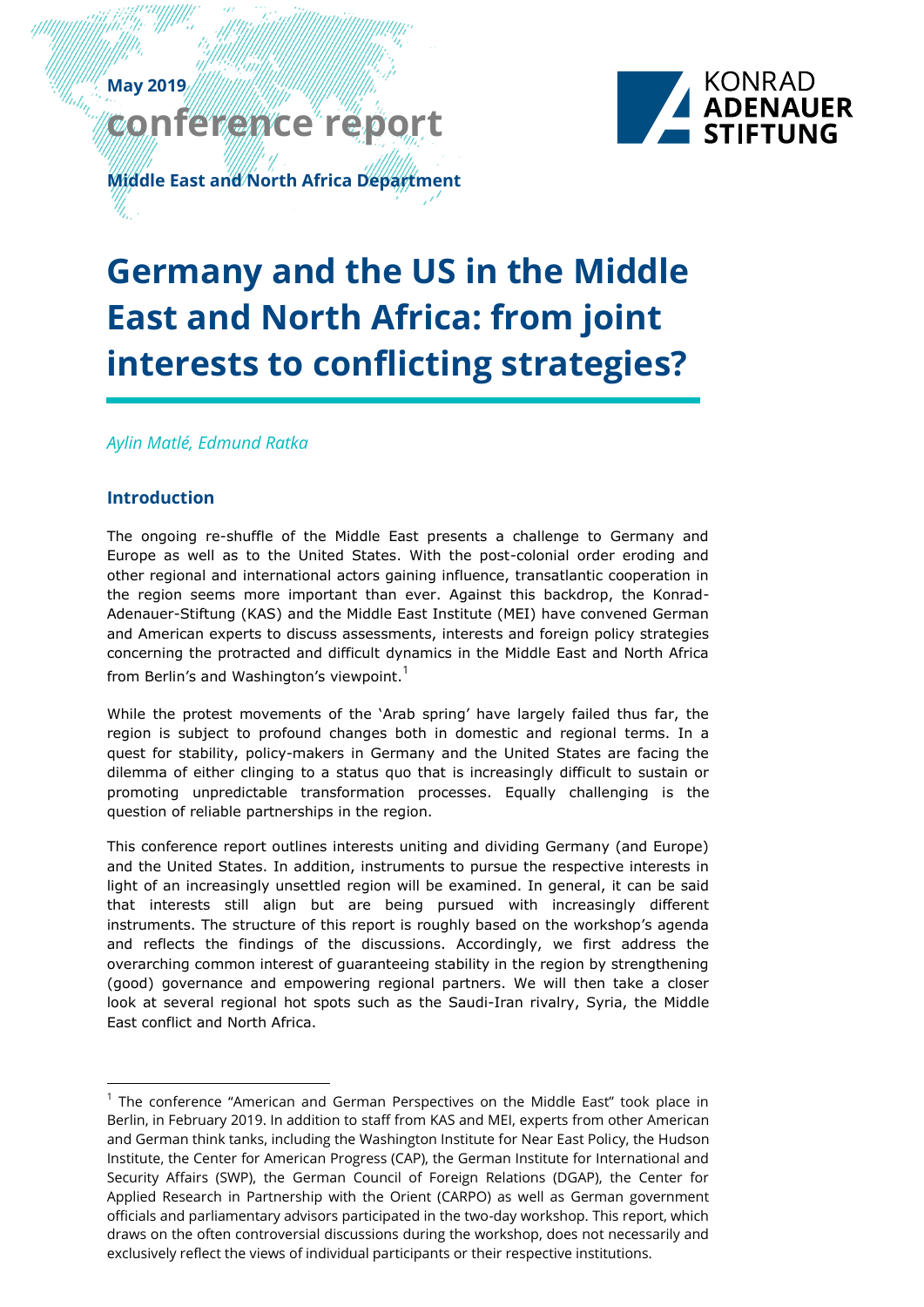

# **Stability: the overriding common interest in the Middle East**

While the rhetoric of promoting democratic transformations in the Middle East has lost importance in Western foreign policy discourses, stability in the Middle East is considered key on both sides of the Atlantic. In addition to the interest in stability, the Federal Republic of Germany remains faithful to its most traditional focus in the Middle East, i.e. the security of Israel. Energy security and the nonproliferation of Weapons of Mass Destruction (WMD) are considered German interests in the region, too. The 'migration crisis' that Europe and Germany had to cope with in 2015 shaped the image of the Middle East as well as North Africa and has become an important factor in Germany's foreign policy toward the region since.

'Don't bother us' – that is how one could roughly describe the current American mood vis-à-vis the Middle East. US influence and interest in the region seem to be waning. While President Trump is trying to further reduce US engagement in the Middle East, thereby continuing a trend his predecessor had started, his rhetoric on Iran is extremely aggressive. Israel, too, remains at the top of the United States' Middle East agenda. Trump has undertaken unprecedented unilateral steps to support Israel and the Netanyahu government, whereas at least some waning of support has been registered among Democrats. In addition, the killing of the US-resident and Saudi journalist Kashoggi in Saudi-Arabia's consulate in Istanbul and the ongoing war in Yemen are two issues that have often been conflated in US policy discourse. Hence, US-Saudi and US-Emirate relations entered a difficult phase last year. In general, both Gulf monarchies have become more assertive in their foreign policies and less dependent on the United States.

Against this background, the question of how to bring about the stability both Berlin and Washington are aiming for remains a difficult challenge. Stability (or 'resilience' as it is now often framed in the EU's discourse) should not be confused with stagnation. Whereas Western policy-makers cannot avoid some level of 'tolerance' toward nondemocratic regimes, counting first and foremost on authoritarian strongmen is unlikely to stabilize the region in the long run. Instead, pushing toward 'better governance' would be a tedious but more promising enterprise. The establishment of institutional frameworks that can provide services to the people (not necessarily state-driven) could become a sustainable antidote to extremism. However, given the difficult context, Western ambitions for the Middle East should be modest. Beyond the support of governance, the US and Germany/Europe ought to focus on conflict resolution and mitigation, thereby trying to contribute to managing the changes the Middle East is currently undergoing.

With Europe still struggling to become a coherent and capable foreign policy actor and given the declining willingness and capacity of the United States to engage with the Middle East, the question of regional partners has gained importance. While Europeans favor a regional security architecture that engages as many actors as possible, Trump has made a clear choice in counting on 'traditional' allies such as Israel and Egypt and the Sunni Gulf monarchies in order to build support not only for counter-terrorism efforts but also to pressure the Islamic Republic of Iran further.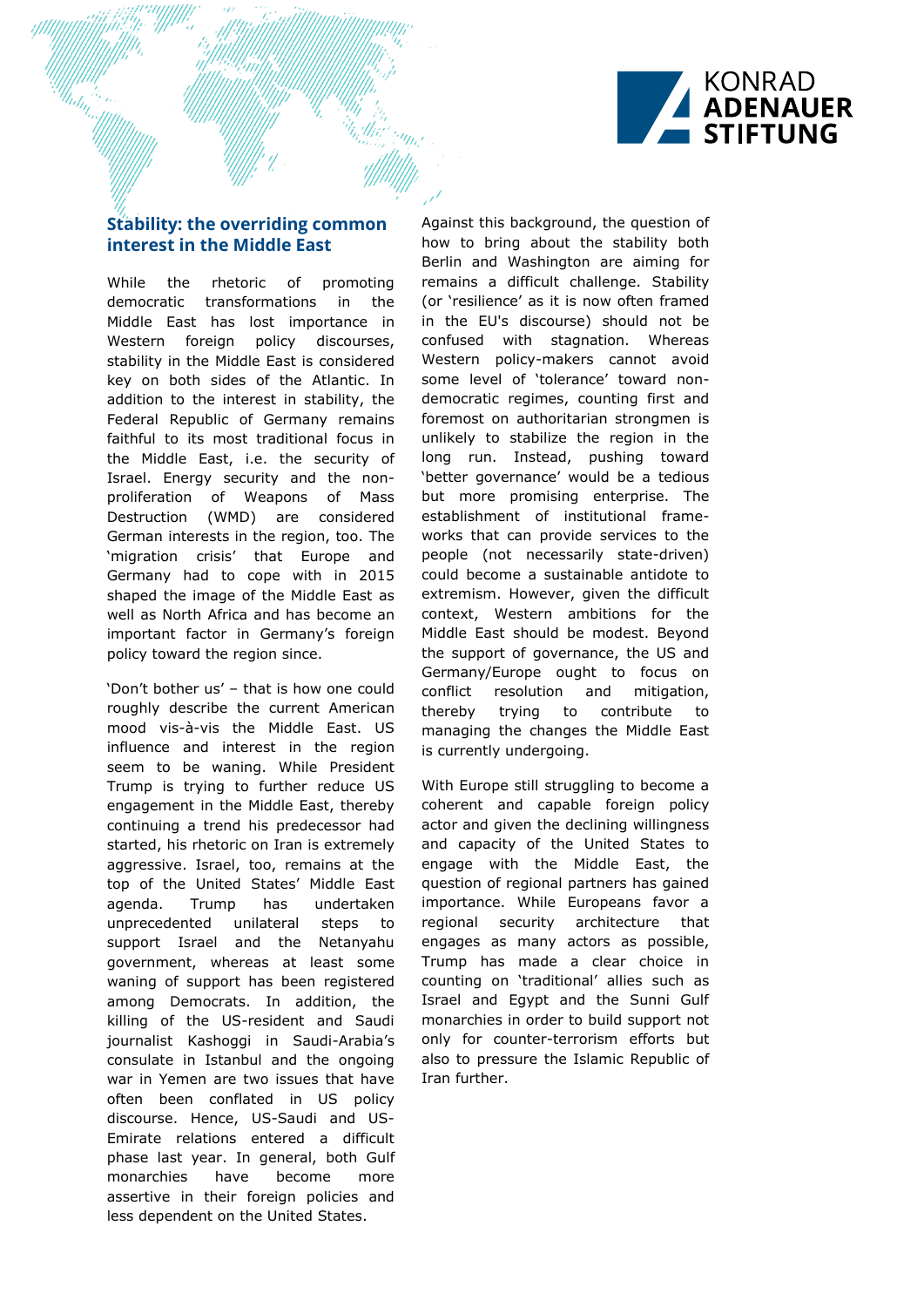#### **Dealing with Iran's and Saudi Arabia's regional ambitions: containment versus engagement**

The current US administration's attitude toward Iran is unambiguous: Teheran is regarded as the most detrimental actor in the Middle East and as such must be contained. Interestingly enough, one can detect a bipartisan stance by both Democrats and Republicans on the analysis of the nature of Iran and the influence the country exerts over its neighbors. Yet, the two political camps in the United States differ on what conclusions to draw from this analysis. Though the Democrats acknowledge the shortcomings of the 'nuclear deal' (JCPoA), especially with regard to Iran's ballistic missile program, they tend to lean toward an approach of engaging and controlling the country through a multilateral regime. Trump's administration, however, has made it crystal clear that Iran is to be brought to its knees through potentially crippling economic sanctions. Saudi Arabia on the other hand has been enjoying the overwhelming support of the White House for the past two years by ways of arms sales especially. Yet, the legislative branch in Washington – including both political parties – has toughened its attitude toward Saudi Arabia. In fact, Congress has passed several resolutions according to which the US should end assisting Riyadh militarily. Thus, the gulf separating domestic opinions on how to deal with Saudi Arabia has increasingly widened since the killing of Kashoggi in October 2018.

Germany has also adapted its approach toward Saudi-Arabia since that incident. All weapon exports to the kingdom were put on hold. Already prior to the killing of Kashoggi, German-Saudi diplomatic relations suffered several hiccups. While traditionally, Riyadh was regarded as a guardian of stability in an otherwise perennially crisis-shaken region, the more offensive Saudi foreign policy

course of recent years has prompted increasing criticism both in the German political and media discourse. On the other hand, Riyadh perceives Germany as being too Iran-friendly due to Berlin's staunch support of the JCPoA.

Very little room for cooperation on Iran exists between Germany and the US since the current approaches to Teheran differ so starkly. However, a common transatlantic approach that combines 'carrots and sticks' could be more effective in bringing about more cooperative behavior on the part of Teheran.

## **Syria: room for cooperation on helping rebuild the country on the basis of conditionality?**

While the Trump administration is unwavering in its tough approach towards Iran, current US policies vis-àvis Syria seemingly contradict Washington's strategy of curbing Teheran's detrimental influence in and over the region. As the US under Barack Obama had begun to chip away at the country's footprint in the Middle East – a course of action Trump has perpetuated despite its otherwise unyielding reversal of his predecessor's policies – other actors, first and foremost Iran and Russia, have moved into the vacuum to take control of developments in Syria. It is far from certain what the United States' goal in and for Syria looks like as the administration is sending mixed signals in this regard. First off – and as already mentioned – America's Syria policy clashes with its all-dominating approach toward Iran. If Washington were serious about curbing Iran's influence in the region, Syria would be the place to focus on for the implementation of exactly this policy. Secondly, American officials are ambiguous about the length and size of continuing the US's troop presence in Syria. Whether or not the United States is going to continue its support of Kurdish forces in Syria has a significant impact on US-Turkish ties as well as

3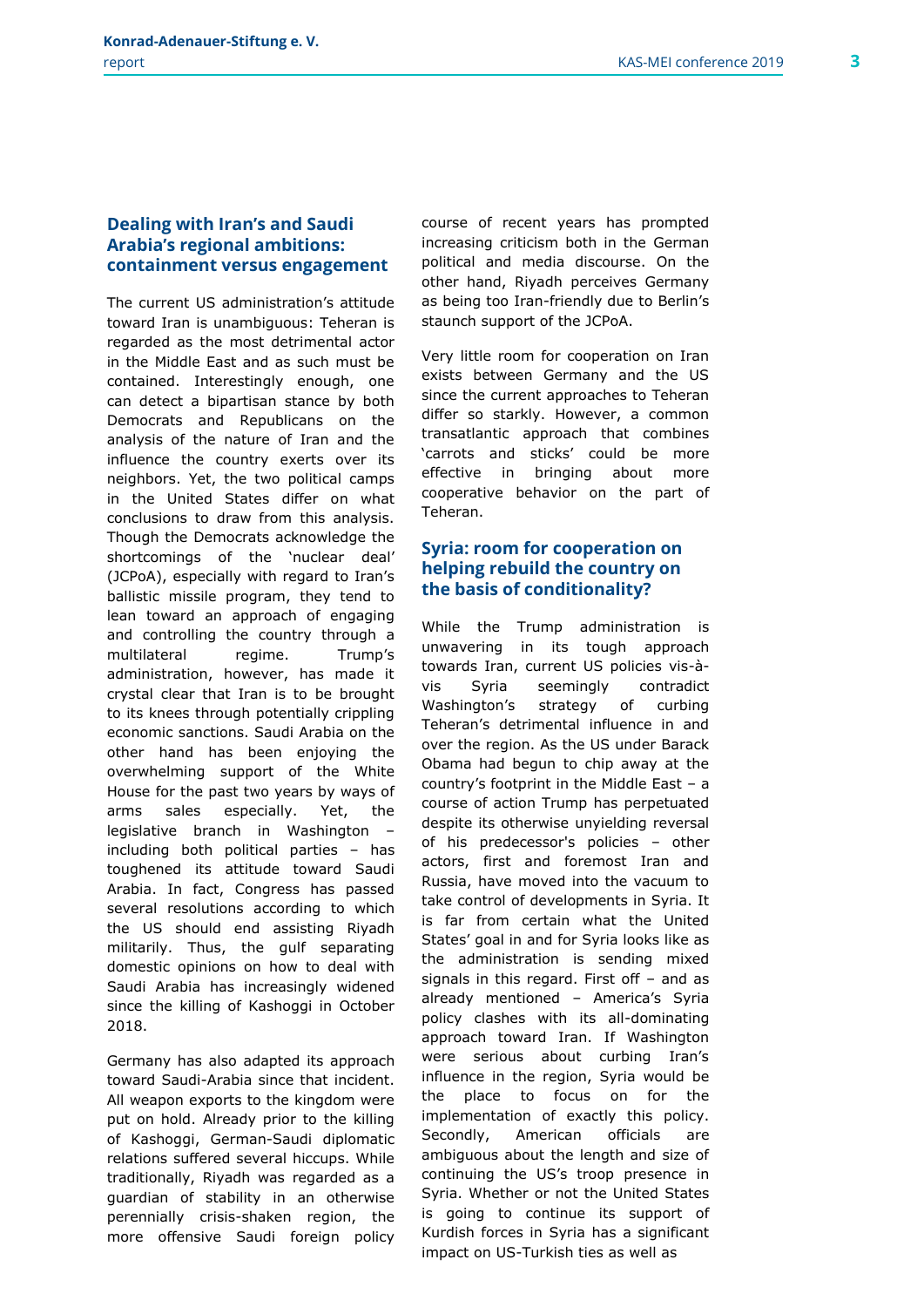Ankara's room for maneuver with regard to its neighbor to the South.

The removal of Assad has been a longstanding goal of Germany/Europe and the United States. Sticking to this policy could serve Berlin and Washington as a point of leverage before agreeing to contribute to the re-building of Syria. Jointly formulating and enforcing political conditions for a post-war order would lend substance to the German-US demand for a Syria without Assad in power. At the same time, both Berlin and Washington should realize how limited their means of influencing future developments in Syria are, which makes it all the more important that they agree on a common stance on 'conditioning' their help in rebuilding the war-torn country.

#### **The Middle East conflict: toward the end of the 2-states-paradigm?**

The security of the state of Israel has been a long-standing interest uniting the United States and Germany. For almost three decades this has included the endorsement of the "2-statesolution". While no progress has been made since the failure of the Oslo process, Germany and other Europeans as well as the US had continued to defend this paradigm prior to the election of Donald Trump. However, incumbent Israeli and Palestinian leaders have proven unwilling and unable to move forward with resolving the Israeli-Palestinian conflict.

It remains to be seen if the current US administration's approach – supporting Israel without demanding many concessions – can move the stalled conflict forward. It is highly unlikely that the Palestinians will accept living in a 'golden cage', i.e. receiving economic support in exchange for giving up demands of self-determination. While Germany and most other Europeans have been withstanding Trump's unilateral measures so far, it is not to be expected that Europeans will step in as honest brokers to mediate between Israelis and Palestinians. Furthermore, in spite of some low-level rapprochement between Israel and the Arab Gulf monarchies, 'normalization' between Israel and the Arab world will not be possible without at least some tangible progress toward Palestinian state-hood: the road to peace still leads (also) through Ramallah and not (only) through Riyadh. A multilateral approach that encompasses the conflicting partners, regional and international actors, such as the US and the EU, could thus serve as a useful framework for negotiations. Transatlantic cooperation would be a great asset in this regard. However, Washington is not willing to compromise on the matter with its European partners for the time being.

If multilateral mediation and negotiation attempts continue to fail, alternatives beyond the 2-state-solution paradigm have to be considered more seriously. Annexation of at least parts of the West Bank, i.e. main Israeli settlements, is increasingly discussed in Israel in general and within the ruling Likud party in particular. At the same time, ideas such as the dissolution of the Palestinian Authority (PA) have gained some traction among younger Palestinians. Such developments make clear that the long-upheld 'Oslo process' is increasingly turning into an empty shell.

#### **North Africa: which path of transformation after the 'breakdown of politics'?**

North Africa has witnessed a 'breakdown of politics' with each of the countries undergoing different paths of change and transformation. Today, Europe sees enormous destructive potential in the region and considers North Africa more as a shield (against immigration and security threats) than a bridge (into the cooperation potential with the rest of Africa and the Arab world). Europe, once a champion of multilateralism in the Euro-Med region, is increasingly renationalizing its policy toward North

4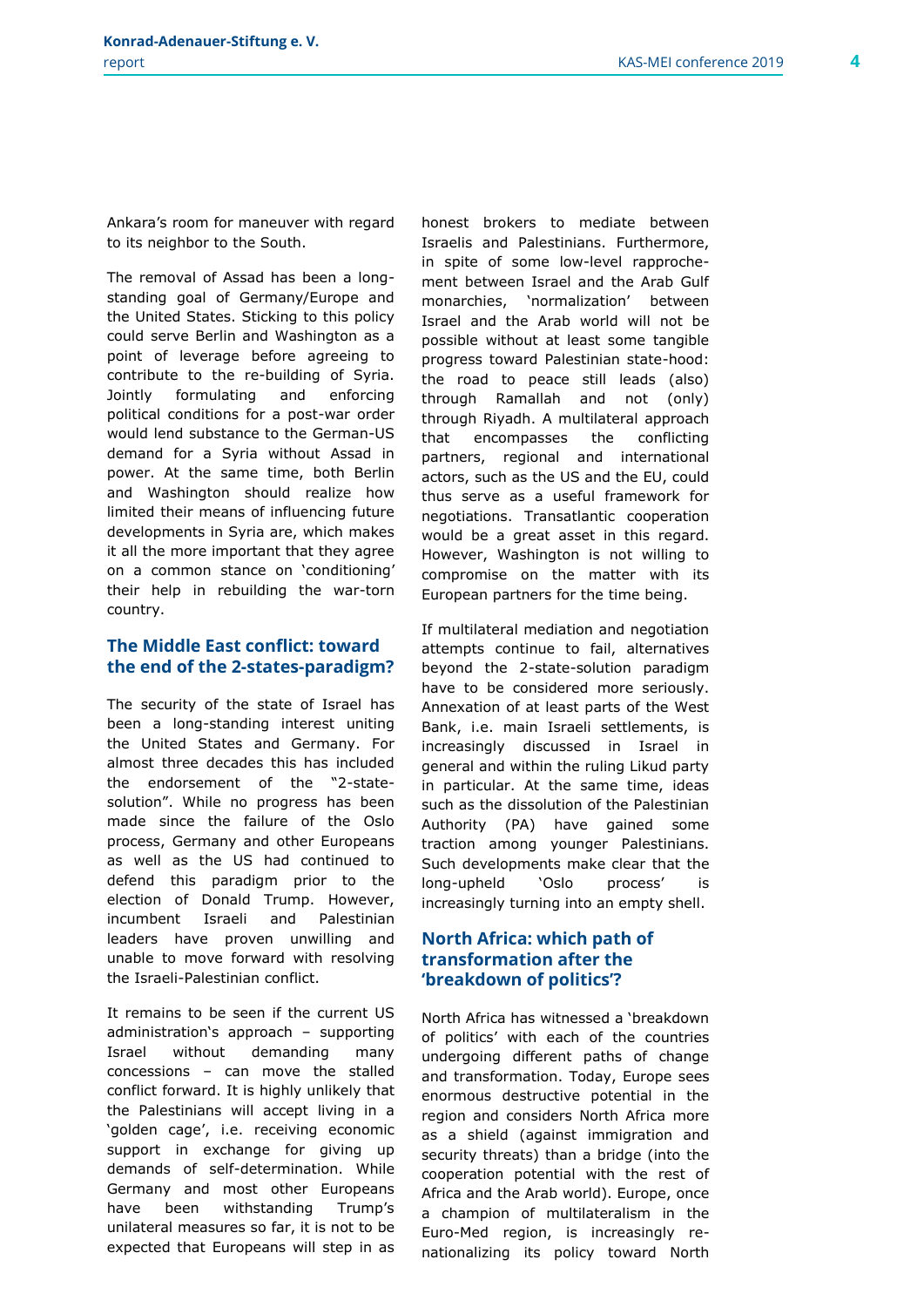Africa. The United States has always preferred to pursue relations with North African countries on a bilateral basis. Traditional American interests – stability, containing the spread of terrorist groups and maritime security – persist. In addition, much more than Berlin, Washington nowadays considers the region a theater for competition between great powers, in particular involving Russia and China.

As the democratic transition in Tunisia – a country receiving support from both the US and Germany/Europe –, is noteworthy and the elite's ability to compromise deserves recognition, challenges in the country remain and are often under-estimated, in particular with regard to the socio-economic situation and the lack of citizens' trust in the political class. In Algeria, the dominant role of the army has to be underlined. The stability of the country that is of special concern to both Washington and Berlin should not be taken for granted. Social micro-protests, which have been going on for long, reflect the frustration of large parts of the population. $2$  Democratic ambitions are very difficult to realize in such a context as could be observed in Egypt where the military took over power in 2013. However, in the long term, only more inclusive forms of governance can bring sustainable stability to the region. With US and German interests very much aligned in North Africa, the region offers untapped potential for transatlantic cooperation when it comes to development assistance and the provision of international legitimacy among political actors.

One can conclude that Germany and the United States are united in their overall goal for the Middle East and North Africa, i.e. stability. How to reach sustainable stability in the region and how to pursue further common interests, such as Israel's security, access to energy resources, counterterrorism and containing the expansion of "non-Western" actors, however, is a more difficult question and responses on both side of the Atlantic increasingly differ. Berlin and Washington, on a political and sub-political level, should nevertheless continue identifying areas – Syria for example and North Africa – in which not only their goals but also their policies can closely align to fully exploit the potential for transatlantic cooperation. In view of the current geopolitical reshuffle and the complex transformation in the Middle East and North Africa and with Western influence dwindling in this region, the unity of Germany and Europe on the one hand and the United States on the other hand, is more important than ever.

5

<sup>2</sup> Shortly after the conference, on 22 February 2019, a massive and long-lasting protest movement led to the resignation of long-time President Bouteflika in April 2019. Presidential elections have been postponed, following the demands of protesters. It is still unclear, which kind of 'transition' will unfold in Algeria.